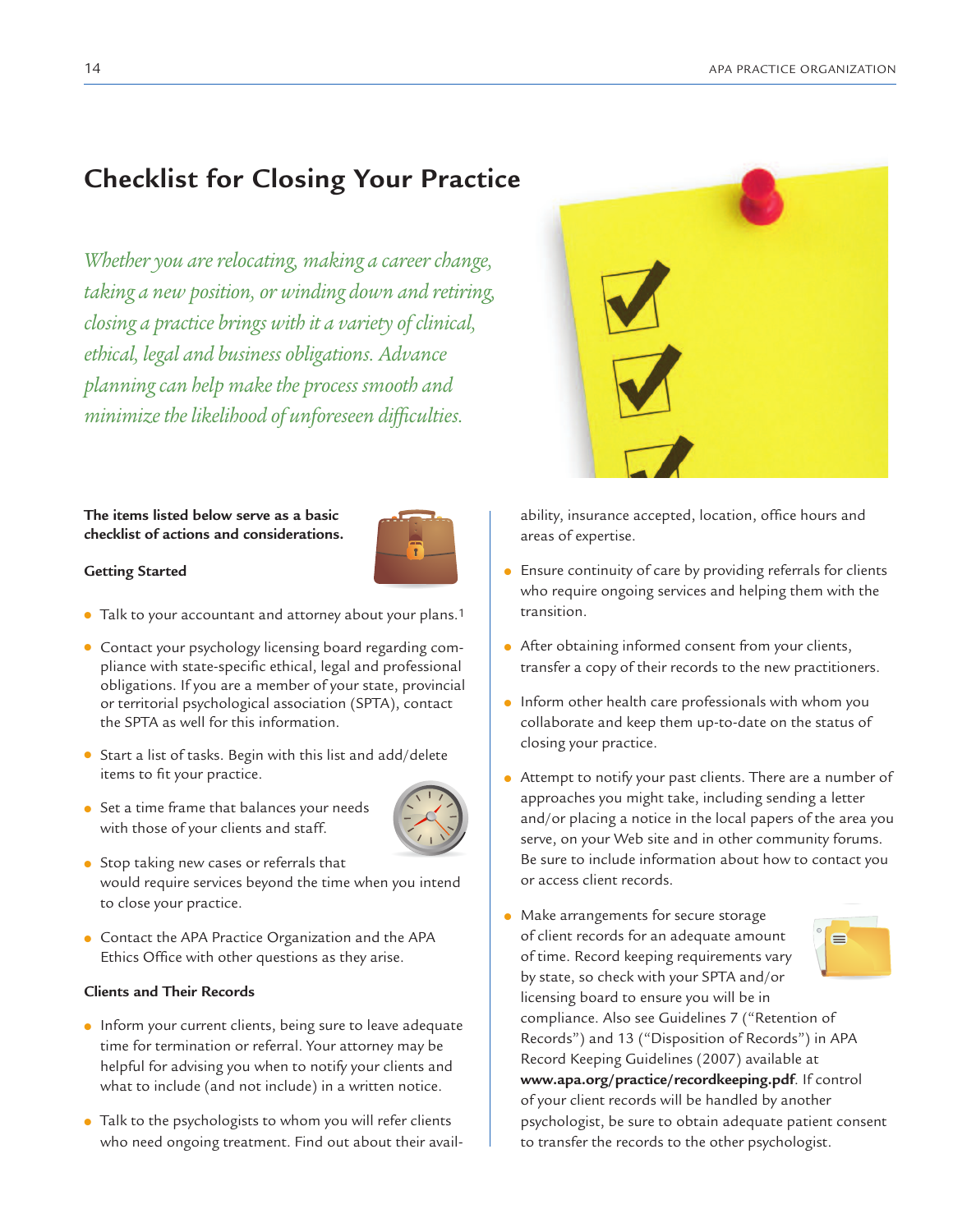- After securely storing the records you are required to maintain, clear any electronic protected health information off computers, PDAs, and cell phones. See information about the Health Insurance Portability and Accountability Act (HIPAA) Security Rule for requirements regarding record storage and destruction.2 Also see APA Record Keeping Guideline 13 on "Disposition of Records."
- Create or update your professional will.

#### **Finances**

● Talk to your attorney and accountant to determine whether selling your practice is a viable and worthwhile option. Also be aware of ethical issues related to selling your practice, and seek appropriate consultation as necessary.



● If selling your practice, decide whether to work with a

broker to help you navigate this potentially complicated process that requires a sophisticated understanding of local and state laws, business valuation, marketing strategy, tax implications and contracts.

● Collect any accounts receivable.

● Pay off any outstanding debts.



- Work with your accountant to organize your financials records (for example, financial reports, tax documentation, contracts).
- Talk to your accountant and/or tax professional about the tax implications of closing or selling your practice and strategies to reduce your tax liabilities.
- Once all of your finances have been reconciled, close bank accounts associated with your practice.

*continued on page 16*

# **Need help getting** started with **HIPAA's Privacy and Security Rules?**



# We've got useful guides and tools to get you on track fast.

Visit APApractice.org today for the latest HIPAA information and two indispensable resources: the Privacy **Rule Compliance Course and the Security Rule Online Workbook.** Both include customizable forms. policies and procedures developed especially for psychologists.

Just another way that the APA Practice Organization is working for you.

**APApractice.org**